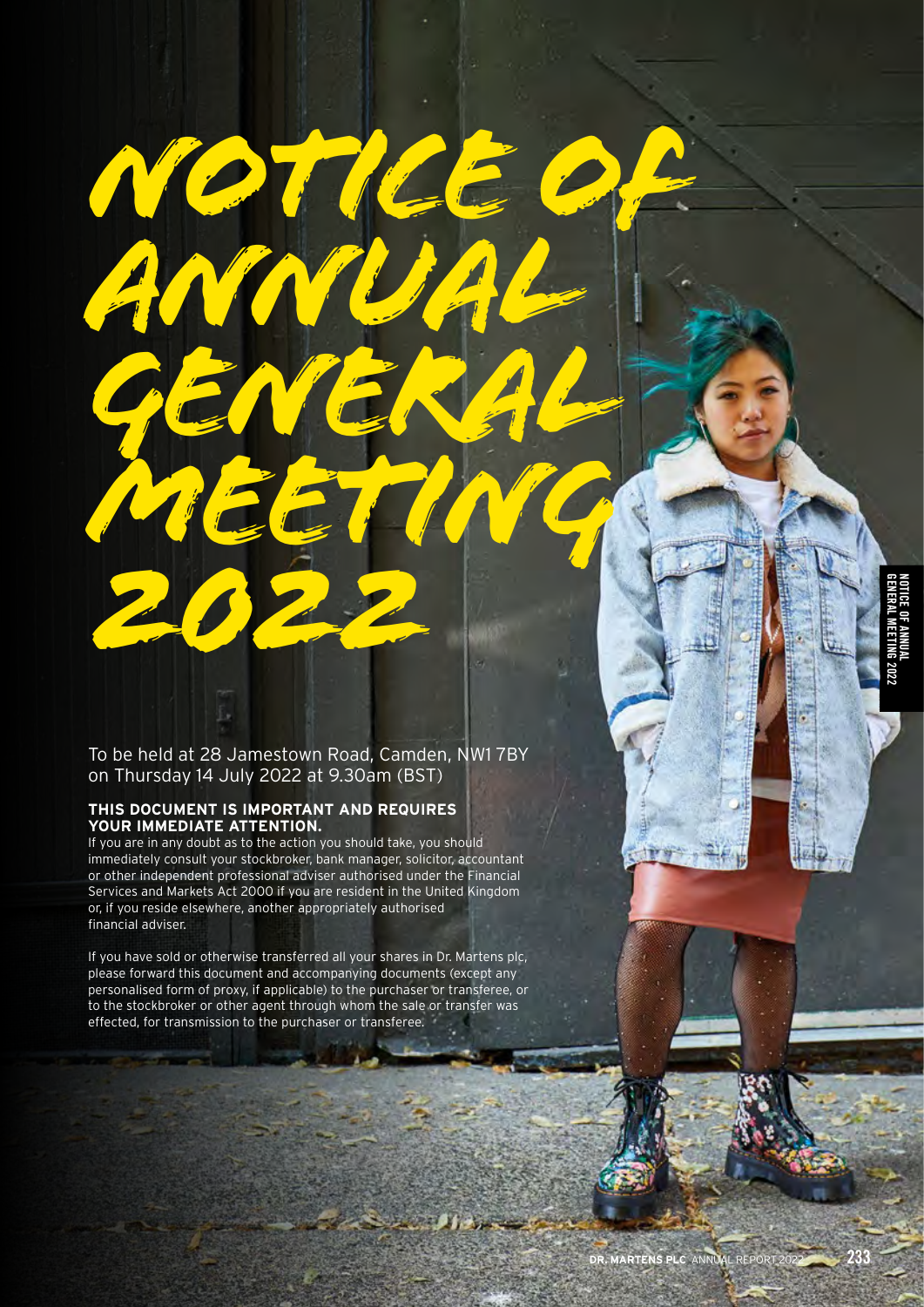

**EMILY REICHWALD**  GENERAL COUNSEL AND COMPANY **SECRETARY** 

# *Dear shareholder ,*

I have the pleasure of writing to you with details of Dr. Martens plc's Annual General Meeting ('AGM'), which will be held on Thursday 14 July 2022 at 28 Jamestown Road, Camden, London, NW1 7BY. The meeting will commence at 9.30am (BST).

The formal Notice of Meeting (the 'Notice') follows this letter on pages 235 and 236 and sets out details of each of the resolutions to be proposed for shareholder approval, together with detailed explanatory notes relating to each individual resolution, which can be found on pages 237 to 239. Additional useful notes for shareholders wishing to issue proxy voting instructions electronically or by post can be found on pages 240 to 241.

#### **Meeting attendance**

Whilst government restrictions relating to Covid-19 have, as at the date of this Notice, fallen away, the pandemic remains ongoing. The health and wellbeing of all our shareholders and employees is of paramount importance and we therefore ask that shareholders considering attending the meeting take sensible precautions before doing so and that you do not attend if you are displaying any of the symptoms of COVID-19.

We will continue to monitor public health guidance in relation to the COVID-19 pandemic. Should it become appropriate to amend arrangements for the AGM, we will notify shareholders through our corporate website, drmartensplc.com.

**We would appreciate it if shareholders planning to attend the meeting notify us in advance by email to: company.secretariat@drmartens.com by 12 July 2022**. This will enable us to make the necessary arrangements to comfortably accommodate shareholders at our Camden office, which is currently undergoing significant construction work that will be unlikely to have concluded by the date of the AGM.

#### **How to vote**

Your votes are important to us. You can cast your votes in advance of the meeting in the following ways:

- online by logging on to our Registrar Equiniti's website, sharevote.co.uk;
- via the electronic proxy appointment service offered by Euroclear UK & Ireland Limited for members of CREST; or
- by completing and returning a paper proxy form, available from Equiniti on request (contact details can be found on the inside back cover).

Details of how to submit your proxy vote by post, online or through CREST are set out on pages 240 and 241.

We recommend that shareholders intending to vote by proxy nominate the Chair of the meeting as their proxy. Doing so will ensure that your shares are voted at the meeting, on your behalf and in accordance with your voting instructions.

All of the resolutions at the AGM will be taken on a poll vote. The results of the AGM will be notified to the London Stock Exchange and posted on our website, drmartensplc.com, as soon as possible after the AGM, along with details of the business conducted at the AGM.

#### **Re-election of Directors**

All Directors will once again stand for re-election at the AGM, in line with the provisions of the UK Corporate Governance Code. Full biographies of each Director standing for re-election can be found on pages 114 to 117 of the Annual Report and at drmartensplc.com. The Board continues to consider that each Director is fully effective and committed to his or her role and is pleased to recommend their re-election at the AGM.

#### **Final dividend**

As we most recently reiterated in our Half Year Results, the Board has adopted a progressive dividend policy that reflects the long-term earnings and cash flow potential of the Group, taking into account the Group's financial performance, market conditions and need for financial flexibility. Its policy takes into consideration the characteristics of our business, our expectations for future cash flows and our plans for organic investment in innovation and productivity.

In line with this policy, the Board is recommending, under resolution 3, a final dividend for the year ended 31 March 2022 of 4.28 pence per share, which, subject to approval by shareholders, will

become due and payable on 19 July 2022 to shareholders named on the Register of Members at the close of business on 10 June 2022.

#### **How to ask questions**

We encourage shareholders who wish to do so to submit any questions for the Board that relate to the resolutions being proposed at the AGM by email to company.secretariat@drmartens.com by 12 July 2022. This will enable the Board to answer as many shareholder questions as possible. We will publish a list of answers to any questions received that relate to the business of the AGM on drmartensplc.com shortly after the meeting.

#### **Recommendation**

The Board believes that all the resolutions to be proposed at the AGM are in the best interests of the Company and its shareholders as a whole. The Directors therefore unanimously recommend that shareholders vote in favour of all resolutions, as they intend to do in respect of their own shareholdings.

Yours faithfully,

**EMILY REICHWALD**  GENERAL COUNSEL AND COMPANY SECRETARY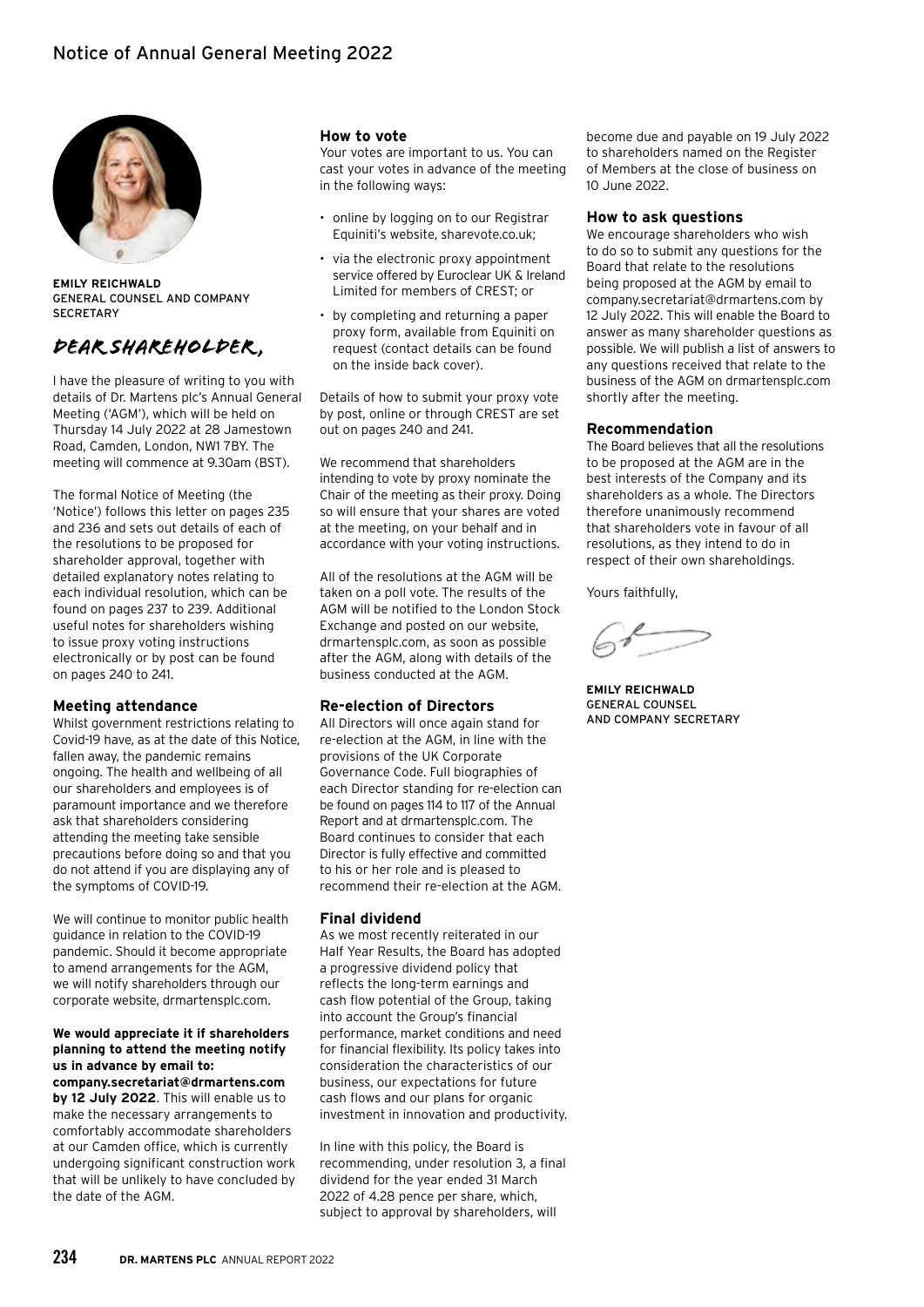#### **DR. MARTENS PLC**

Company number: 12960219

#### **Notice of Meeting 14 July 2022**

Notice is hereby given that the Annual General Meeting of Dr. Martens plc (the 'Company') will be held at 28 Jamestown Road, Camden, London, United Kingdom, NW1 7BY on Thursday 14 July 2022 at 9.30am (the 'AGM') for the purposes set out below.

You will be asked to consider and, if thought fit, pass the following resolutions. Resolutions 1 to 15 (inclusive) will be proposed as ordinary resolutions, and Resolutions 16 to 19 (inclusive) will be proposed as special resolutions.

#### **1. Reports and Accounts**

To receive the Strategic Report, Directors' Report, and the audited accounts for the financial year ended 31 March 2022, together with the report of the auditor.

#### **2. Directors' Remuneration report**

To receive and to approve the Directors' Remuneration report for the year ended 31 March 2022, as set out on pages 147 to 161 of the Annual Report, on an advisory basis.

#### **3. Final dividend**

To declare a final dividend of 4.28p per share for the year ended 31 March 2022, as recommended by the Directors.

#### **4-11. Re-election of Directors**

To re-elect the following Directors who are seeking annual re-election in accordance with the UK Corporate Governance Code:

- **4. Paul Mason**
- **5. Kenny Wilson**
- **6. Jon Mortimore**
- **7. Ian Rogers**
- **8. Ije Nwokorie**
- **9. Lynne Weedall**
- **10. Robyn Perriss**
- **11. Tara Alhadeff**

 $\bullet$  To view our full Board biographies, see **P114-117** of the Annual Report or visit **drmartensplc.com**

#### **12. Appointment of auditors**

To resolve that PricewaterhouseCoopers LLP be, and is hereby, appointed as auditor of the Company to hold office from the conclusion of this meeting until the conclusion of the next general meeting at which accounts are laid before the Company.

### **13. Auditor's remuneration**

To resolve that the Audit and Risk Committee be authorised to determine the remuneration of the auditor on behalf of the Board.

### **14. Political donations**

To resolve that, in accordance with sections 366 and 367 of the Companies Act 2006, the Company and any company which, at any time during the period for which this resolution has effect, is or becomes a subsidiary of the Company, be and are hereby authorised to:

- (A) make political donations to political parties and/or independent election candidates, not exceeding £100,000 in total;
- (B) make political donations to political organisations, other than political parties, not exceeding £100,000 in total; and
- (C) incur political expenditure not exceeding £100,000 in total,

provided that the aggregate amount of any such donations and expenditure under paragraphs (A), (B) and (C) shall not exceed £100,000, during the period beginning with the date of the passing of this resolution and ending at the conclusion of the Company's AGM to be held in 2023 or until 1 October 2023, whichever is sooner.

For the purpose of this resolution the terms 'political donations', 'political parties', 'independent election candidates', 'political organisations' and 'political expenditure' have the meanings set out in sections 363 to 365 of the Companies Act 2006.

### **15. Directors' authority to allot shares**

To resolve that the Directors be and are hereby authorised generally and unconditionally pursuant to section 551 of the Companies Act 2006 to exercise all the powers of the Company to allot shares in the Company and to grant rights to subscribe for or convert any security into shares in the Company:

- (A) Up to an aggregate nominal amount of £3,334,075.67 (such amount to be reduced by any allotments or grants made under paragraph (B) below in excess of such sum); and
- (B) Comprising equity securities (as defined in section 560(1) of the Companies Act 2006) up to an aggregate nominal amount of £6,668,151.33 (such amount to be reduced by any allotments made under paragraph (A) above) in connection with an offer by way of a rights issue:
	- (i) To ordinary shareholders in proportion (as nearly as may be practicable) to their existing holdings; and
	- (ii) To holders of other equity securities as required by the rights of those securities or as the Directors otherwise consider necessary,

and so that the Directors may impose any limits or restrictions and make any arrangements which they consider necessary or appropriate to deal with any treasury shares, fractional entitlements, record dates, legal, regulatory or practical problems in, or under the laws of, any territory or any other matter.

The authorities conferred on the Directors to allot securities under paragraphs (A) and (B) will expire at the conclusion of the AGM of the Company to be held in 2023 or on 1 October 2023, whichever is sooner, unless previously revoked or varied by the Company, and such authority shall extend to the making before such expiry of an offer or an agreement that would or might require relevant securities to be allotted after such expiry, and the Directors may allot relevant securities in pursuance of that offer or agreement as if the authority conferred hereby had not expired.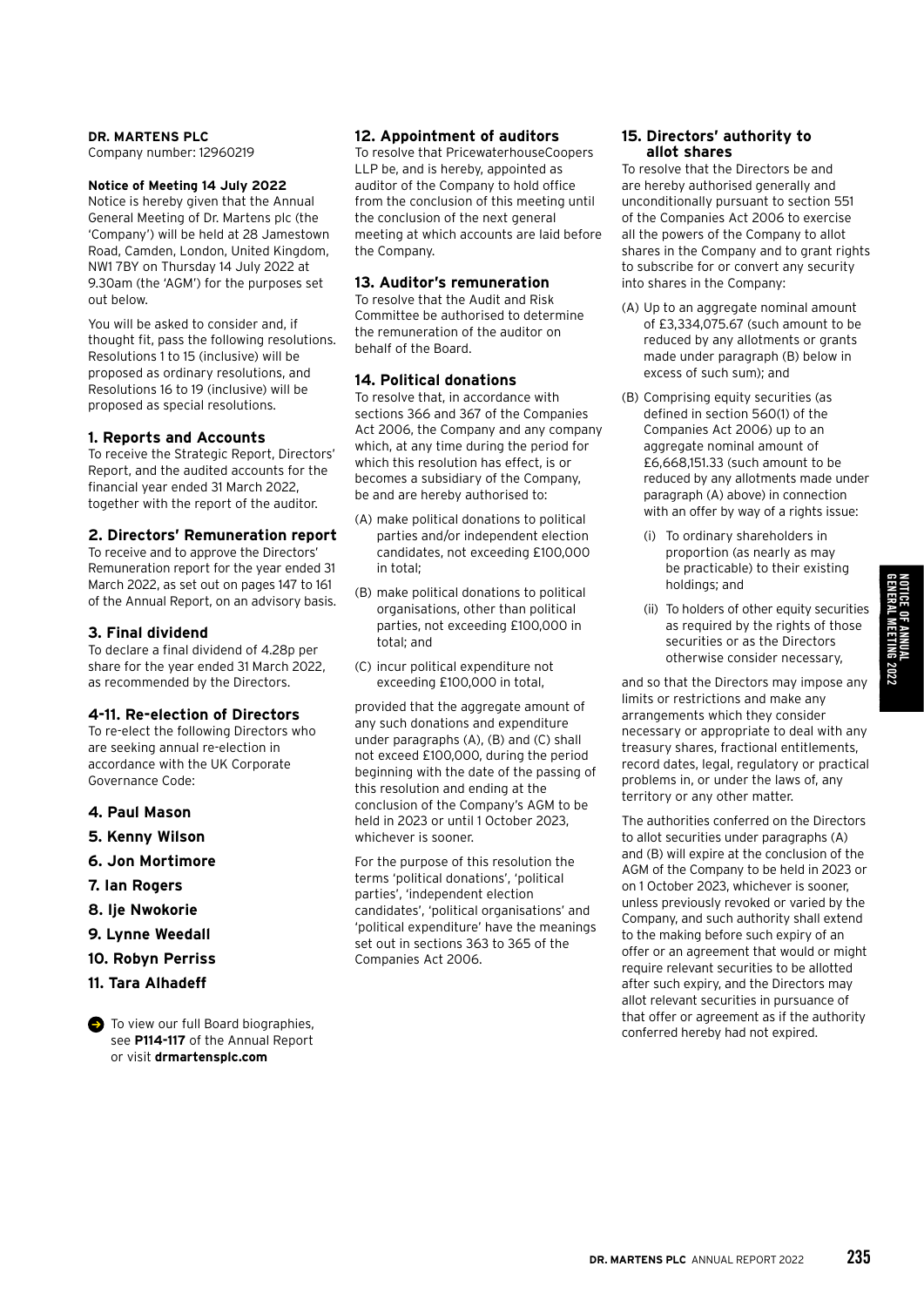continued

### **16. General disapplication of pre-emption rights**

To resolve as a special resolution that, subject to the passing of Resolution 15, the Directors be empowered to allot equity securities (as defined in the Companies Act 2006) for cash under the authority given by that resolution (set out in this Notice of Meeting), and/or to sell ordinary shares held by the Company as treasury shares for cash, as if section 561 of the Companies Act 2006 did not apply to any such allotment or sale, provided that such authority be limited:

- (A) To the allotment of equity securities and sale of treasury shares in connection with an offer of, or invitation to apply for, equity securities (but in the case of the authority granted under paragraph (B) of Resolution 15, by way of a rights issue only):
	- (i) To ordinary shareholders in proportion (as nearly as may be practicable) to their existing holdings; and
	- (ii) To holders of other equity securities as required by the rights of those securities or as the Directors otherwise consider necessary,

and so that the Directors may impose any limits or restrictions and make any arrangements which they consider necessary or appropriate to deal with any treasury shares, fractional entitlements, record dates, legal, regulatory or practical problems in, or under the laws of, any territory or any other matter; and

(B) In the case of the authority granted under paragraph (A) of Resolution 15 and/or in the case of any sale of treasury shares, to the allotment of equity securities or sale of treasury shares (otherwise than under paragraph (A) above) up to an aggregate nominal amount of £500,111.35.

and shall expire at the conclusion of the AGM of the Company to be held in 2023 or on 1 October 2023, whichever is sooner (unless previously renewed, revoked or varied by the Company in general meeting), provided that the Company may before that date make offers, and enter into agreements, which would, or might, require equity securities to be allotted (and treasury shares to be sold) after the authority ends and the Directors may allot equity securities (and sell treasury shares) under any such offer or agreement as if the authority had not ended.

#### **17. Additional disapplication of pre-emption rights for acquisitions and other capital investments**

To resolve as a special resolution that, subject to the passing of Resolution 15, the Directors be empowered in addition to any authority granted under Resolution 16 to allot equity securities (as defined in the Companies Act 2006) for cash under the authority given by Resolution 15 (set out in this Notice of Meeting) and/or to sell ordinary shares held by the Company as treasury shares for cash as if section 561 of the Companies Act 2006 did not apply to any such allotment or sale, provided that such authority be:

- (A) limited to the allotment of equity securities or sale of treasury shares up to an aggregate nominal amount of £500,111.35; and
- (B) used only for the purposes of financing (or refinancing, if the authority is to be used within six months after the original transaction) a transaction which the Directors of the Company determine to be an acquisition or other capital investment of a kind contemplated by the Statement of Principles on Disapplying Pre-Emption Rights most recently published by the Pre-Emption Group prior to the date of this Notice of Meeting,

and shall expire at the conclusion of the AGM of the Company to be held in 2023 or on 1 October 2023, whichever is sooner (unless previously renewed, revoked or varied by the Company in general meeting), provided that the Company may before that date make offers, and enter into agreements, which would, or might, require equity securities to be allotted (and treasury shares to be sold) after the authority ends and the Directors may allot equity securities (and sell treasury shares) under any such offer or agreement as if the authority had not ended.

### **18. Company's authority to purchase its own shares**

To resolve as a special resolution that the Company is authorised for the purposes of section 701 of the Companies Act 2006 to make one or more market purchases (as defined in section 693(4) of the Companies Act 2006) of its ordinary shares of £0.01 each ('ordinary shares'), such power to be limited:

- (A) To a maximum number of 100,022,270 ordinary shares; and
- (B) By the condition that the minimum price which may be paid for an ordinary share is £0.01 and the maximum price which may be paid for an ordinary share is the higher of:
	- (i) an amount equal to 105% of the average market value of an ordinary share for the five business days immediately preceding the day on which that ordinary share is contracted to be purchased; and
	- (ii) an amount equal to the higher of the price of the last independent trade of an ordinary share and the highest current independent bid for an ordinary share on the trading venues where the purchase is carried out,

in each case, exclusive of expenses, such power to apply until the end of the AGM of the Company to be held in 2023 or until 1 October 2023, whichever is sooner, but in each case so that the Company may enter into a contract to purchase ordinary shares which will or may be completed or executed wholly or partly after the power ends and the Company may purchase ordinary shares pursuant to any such contract as if the power had not ended.

### **19. Calling of General Meetings on 14 days' notice**

To resolve as a special resolution that a general meeting other than an Annual General Meeting may be called on no fewer than 14 clear days' notice.

By order of the Board

**EMILY REICHWALD**  GENERAL COUNSEL AND COMPANY SECRETARY London, 31 May 2022

**Registered office** 28 Jamestown Road, Camden, London, United Kingdom, NW1 7BY

Registered in England and Wales No. 12960219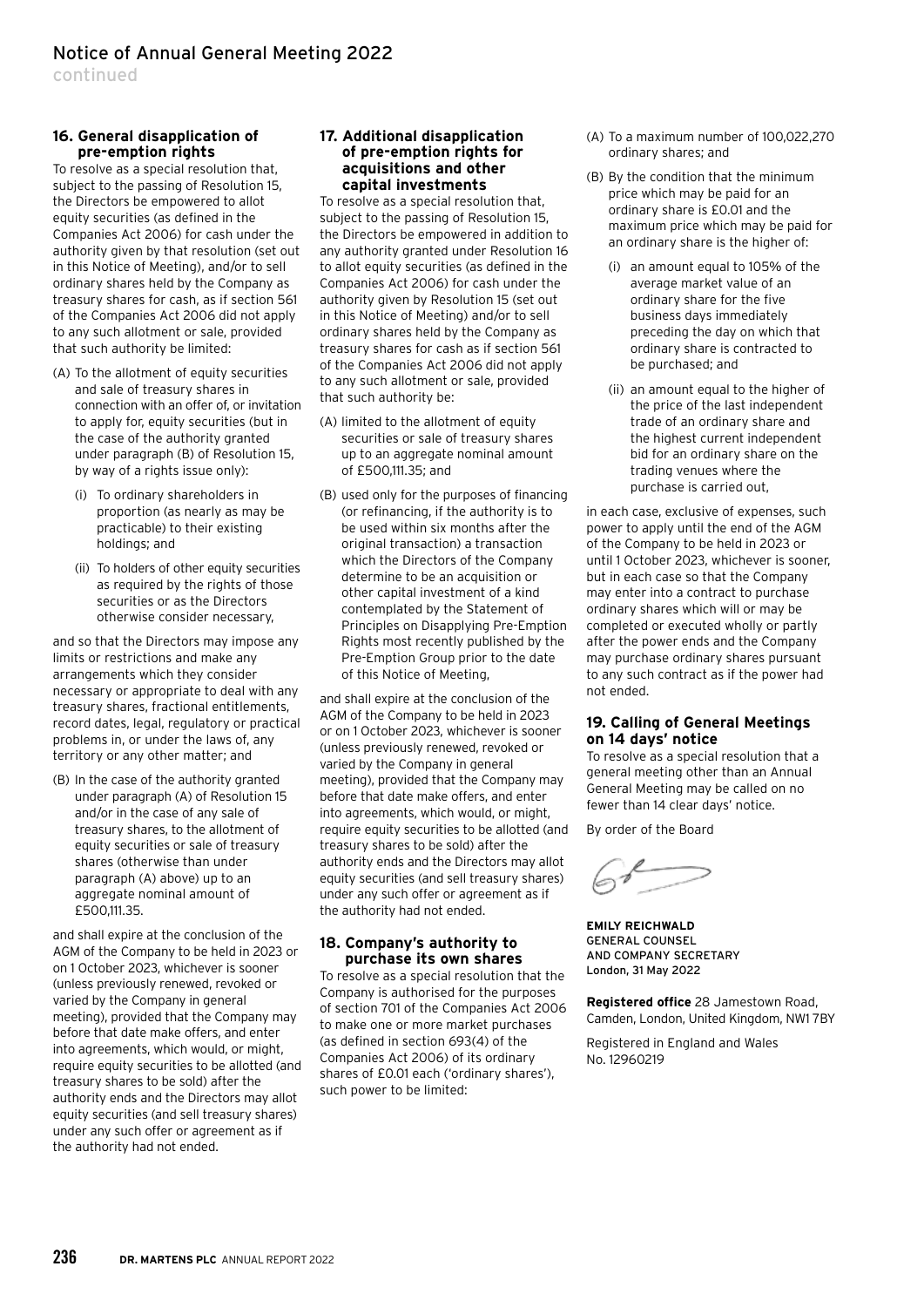## EXPLANATORY NOTES TO THE **RESOLUTIONS**

### **1. Receive the reports and accounts**

The Board asks that shareholders receive the Strategic Report, Directors' Report, and the audited accounts for the financial year ended 31 March 2022, together with the report of the auditor.

### **2. Approval of the Directors' Remuneration report**

The Directors' Remuneration report sets out the pay and benefits received by each of the Directors for the year ended 31 March 2022. This vote is advisory in nature and the Directors' entitlement to remuneration is not conditional on it.

## **3. Approval of the final dividend**

The proposal recommended by the Directors in this resolution is 4.28 pence for each ordinary share. If approved by shareholders, this final dividend for the financial year ended 31 March 2022 will become due and payable on 19 July 2022 to shareholders named on the Register of Members as at the close of business on 10 June 2022.

## **4-11. Re-election of Directors**

In accordance with the UK Corporate Governance Code 2018 (the 'Code') and the Company's Articles of Association, all Directors are standing for re-election at the AGM this year and will be submitting themselves for re-election at each subsequent AGM.

Resolutions 7 to 10 (inclusive) relate to the re-election of Ian Rogers, Ije Nwokorie, Lynne Weedall and Robyn Perriss who are the Directors that the Board has determined are Independent Non-Executive Directors for the purposes of the Code (the 'Independent Non-Executive Directors'). As set out on page 133 of the Annual Report, Paul Mason and Tara Alhadeff are not considered by the Board to be independent for the purposes of the Code. Paul Mason has held various roles within the Group and Tara Alhadeff was appointed as a Non-Executive Director of the Company by its largest (and, for the purposes of the Listing Rules, controlling) shareholder, IngreLux S.àr.l., pursuant to the terms of its relationship agreement with the Company.

In compliance with the Listing Rules relating to controlling shareholders, the re-election of our Independent Non-Executive Directors must be approved by a majority of both:

- a. the shareholders of the Company; and
- b. the independent shareholders of the Company (that is shareholders other than IngreLux S.àr.l. and its concert parties).

For the purposes of the Listing Rules, IngreLux S.àr.l. is a controlling shareholder of the Company. A controlling shareholder means any person who exercises, or controls on their own, or together with any person with whom they are acting in concert, 30% or more of the votes able to be cast on all or substantially all matters at general meetings of the Company.

Resolutions 7 to 10 (inclusive) are proposed as ordinary resolutions and can be voted on by all shareholders of the Company. However, in addition to this, the votes cast by independent shareholders will be counted separately in order to assess whether the second tier of the test is satisfied.

In accordance with the Listing Rules, if any of resolutions 7 to 10 are not approved by a majority of both shareholders of the Company and independent shareholders of the Company, the failed resolution may be put to shareholders of the Company, at a general meeting, which must be held between 90 and 120 days from the date of the original vote. In such circumstances, any Independent Non-Executive Director(s) whose appointment has not been approved by both shareholders of the Company and independent shareholders of the Company will be treated as having been re-elected from the date of the original vote until either the date when they are re-elected, being the date of the subsequent general meeting, or the date of any announcement by the Board that the Independent Non-Executive Director(s) does not intend to stand for re-election. If a subsequent general meeting does not take place, the appointment will be treated as ceasing 120 days from the date of the original vote. If a subsequent general meeting does take place and the further resolution is approved, the Independent Non-Executive Director(s) will be treated as having been re-elected until the following AGM of the Company. However, if at a subsequent general meeting the further resolution fails, the Independent Non-Executive Director(s) appointment will cease on that date.

The Listing Rules require companies with a controlling shareholder to make the following additional disclosures about each Independent Non-Executive Director's relationships, independence, effectiveness and appointments:

#### **Relationships and transactions:**

The Company has received confirmation from each of the Independent Non-Executive Directors that there are no existing or previous relationships, transactions or arrangements between any of the Independent Non-Executive Directors and the Company, its directors, any controlling shareholder or any associate of a controlling shareholder.

#### **Effectiveness:**

The Board believes that each of the Independent Non-Executive Directors continues to demonstrate commitment to his or her role and is an effective member of the Board.

#### **Independence:**

Each year the Board performance evaluations will consider the independence of each member of the Board. The Board believes that each Independent Non-Executive Director remains independent in character and judgement, and that there are no relationships or circumstances that are likely to affect, or appear to affect, his or her judgement.

#### **Selection:**

As disclosed in the report of the Nomination Committee on pages 136 and 137 of the Annual Report, the Nomination Committee aims to ensure that the Board remains balanced, knowledgeable and diverse in order to meet the needs of the Company. The Nomination Committee will draw candidates from its internal and external network, taking into account, where appropriate, recommendations from shareholders and external recruitment consultants.

The Directors believe that the Board as a whole comprises an appropriate balance of knowledge, skills and experience and that each of the Directors standing for re-election continues to show the necessary commitment to be an effective member of the Board. Biographical details of all Directors are available on pages 114 to 117 of the Annual Report and on our website, drmartensplc.com. These include details of each Director's skills, competencies and experience and illustrates why the Board is satisfied that each Director's contribution is, and continues to be, important to the Company's long-term sustainable success.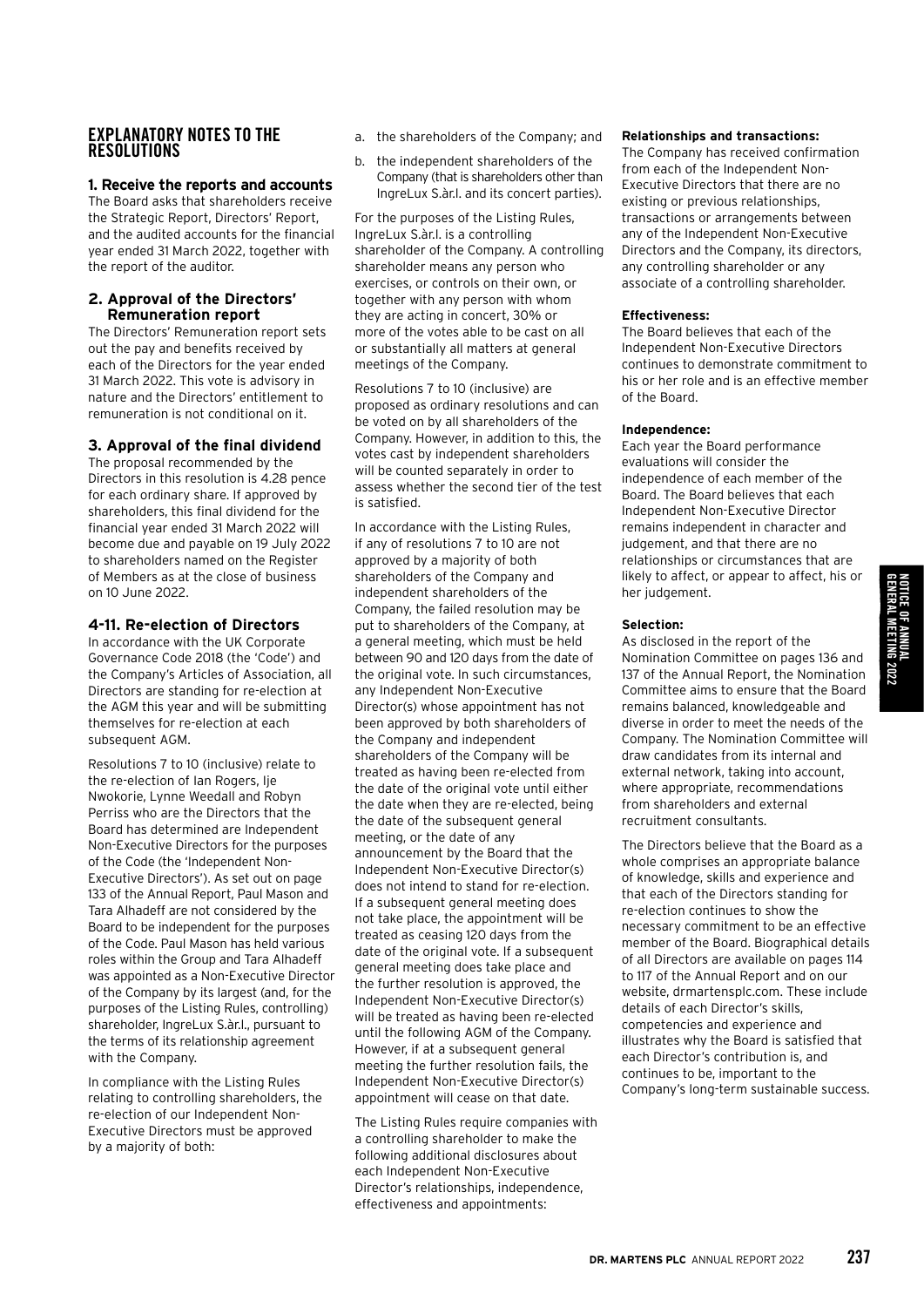continued

### **12 & 13. Appointment and remuneration of auditor**

During the year a thorough and comprehensive tender process for the selection of the external auditor was conducted, details of which can be found on pages 144 and 145 of the Annual Report. On the recommendation of the Audit and Risk Committee, the Board proposes in resolution 12 that PricewaterhouseCoopers LLP be appointed as auditor of the Company.

Resolution 13 proposes that the Audit and Risk Committee be authorised to determine the level of the auditor's remuneration.

#### **14. Authority to make political donations**

The Companies Act 2006 prohibits companies from making any political donations to political organisations or independent candidates, or incurring political expenditure, unless authorised by shareholders in advance.

The Company does not make, and does not intend to make, any such donations or incur such expenditure within the normal meanings of those expressions. However, the definitions of political donations, political organisations and political expenditure in the Companies Act 2006 Act are broad and, as a result, can capture activities such as sponsorship, subscriptions, payment of expenses, paid leave for employees fulfilling certain public duties, and support for bodies representing the business community in policy review or reform.

Accordingly, and in line with common practice, the Company wishes to ensure that neither it nor its subsidiaries inadvertently commits any breaches of the Companies Act 2006 through the undertaking of routine activities, which would not normally be considered to result in the making of political donations or in political expenditure being incurred.

The Board is therefore seeking authority to make political donations and to incur political expenditure not exceeding £100,000 in total. The proposed authority will expire at the next AGM of the Company to be held in 2023 or on 1 October 2023, whichever is sooner.

### **15. Powers to allot shares**

Paragraph (A) of this resolution would give the Directors the authority to allot ordinary shares of the Company up to an aggregate nominal amount equal to £3,334,075.67 (representing 333,407,567 ordinary shares of £0.01). This amount represents approximately one-third (33.33%) of the Company's issued share capital as at 31 May 2022, the latest practicable date before the publication of this Notice.

In line with guidance issued by the Investment Association (IA), paragraph (B) of this resolution would give the Directors authority to allot ordinary shares in connection with a rights issue in favour of ordinary shareholders up to an aggregate nominal amount equal to £6,668,151.33 (representing 666,815,133 ordinary shares of £0.01), as reduced by the nominal amount of any shares issued under paragraph (A) of this resolution. This amount (before any reduction) represents approximately two-thirds (66.66%) of the issued ordinary share capital of the Company as at 31 May 2022, the latest practicable date before the publication of this Notice.

The authorities sought under paragraphs (A) and (B) of this resolution will expire at the conclusion of the Company's AGM in 2023 or on 1 October 2023, whichever is sooner. The Directors have no present intention to exercise either of the authorities sought under this resolution except, under paragraph (A), to satisfy options under the Company's employee share schemes; however, the Board wishes to ensure that the Company has maximum flexibility in managing the Group's capital resources.

As at the date of this Notice, no shares are held by the Company in treasury.

#### **16 & 17. Authority to disapply pre-emption rights**

Resolutions 16 and 17 are proposed as special resolutions. Under section 561 of the Companies Act 2006, if the Directors wish to allot new shares and other equity securities, or sell treasury shares, for cash (other than in connection with an employee share scheme), these shares must first be offered to existing shareholders pro rata to their holdings. However, there may be occasions when the Directors require the flexibility to respond to market developments and to enable allotments to take place to finance business opportunities without making a pre-emptive offer to existing shareholders, which cannot be done unless shareholders have first waived their pre-emption rights. The purpose of resolutions 16 and 17 is to enable shareholders to waive their pre-emption rights.

Resolution 16 empowers the Directors to allot equity securities for cash without first offering them to existing shareholders in proportion to their existing holdings. If approved, the resolution will authorise Directors to issue shares in connection with pre-emptive offers, or otherwise to issue shares for cash up to an aggregate nominal amount of £500,111.35 (representing 50,011,135 ordinary shares of £0.01 each) which includes the sale on a non pre-emptive basis of any shares the Company holds in treasury for cash. This aggregate nominal amount represents approximately 5% of the issued ordinary share capital of the Company as at 31 May 2022, being the latest practicable date before the publication of this Notice.

The purpose of resolution 17 is to authorise the Directors to allot new shares and other equity securities pursuant to the allotment authority given by resolution 15, or sell treasury shares for cash, without first being required to offer such securities to existing shareholders, up to a further nominal amount of £500,111.35 (representing 50,011,135 ordinary shares of £0.01), representing approximately 5% of the issued ordinary share capital of the Company as at 31 May 2022, being the latest practicable date before the publication of this Notice. The authority granted by this resolution, if passed, will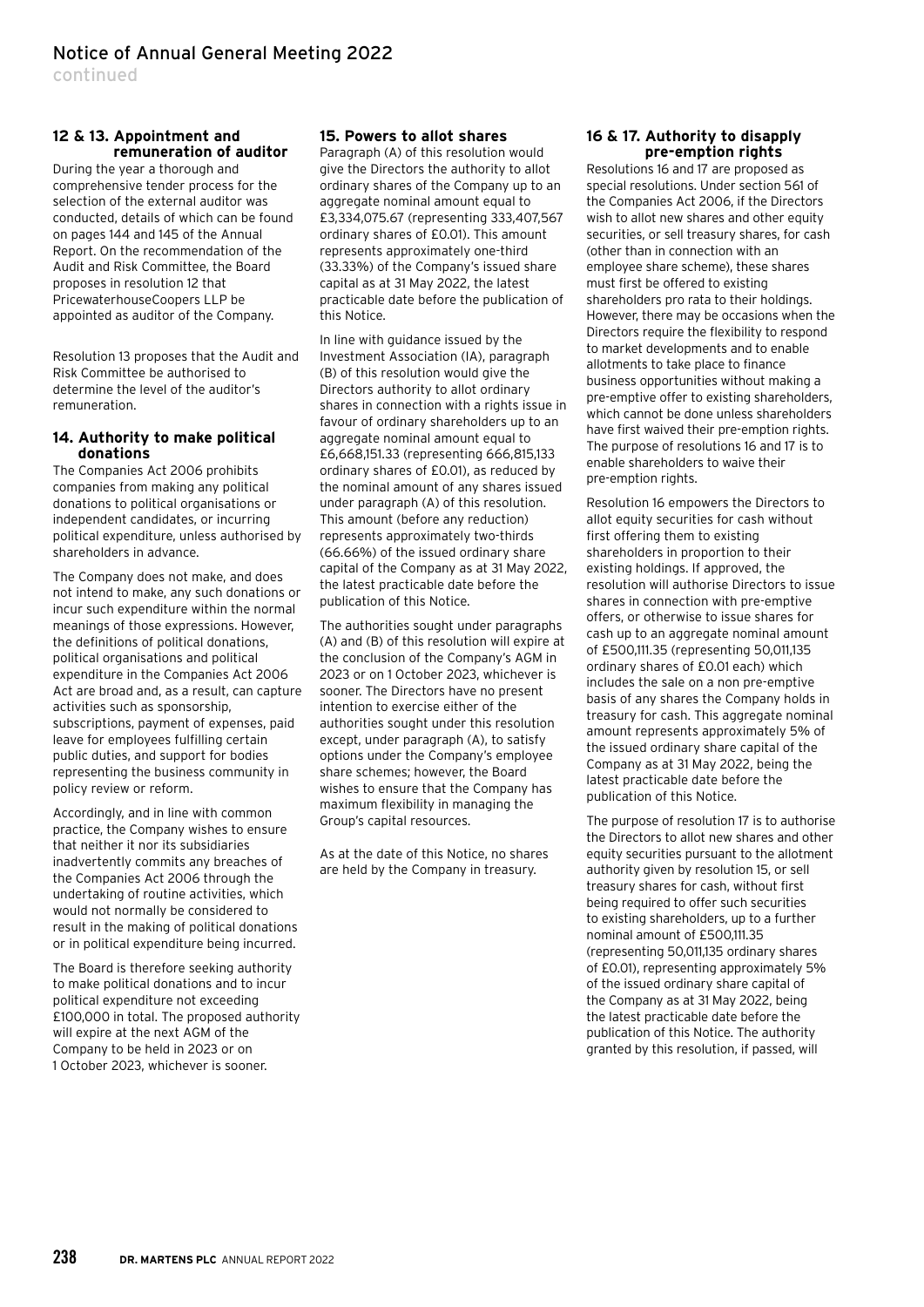only be used in connection with an acquisition or specified capital investment which is announced contemporaneously with the allotment, or which has taken place in the preceding six-month period and is disclosed in the announcement of the issue. If the authority given in resolution 17 is used, the Company will publish details of its use in its next Annual Report.

The authority granted by resolution 17 would be in addition to the general authority to disapply pre-emption rights under resolution 16. The maximum aggregate nominal value of equity securities which could be allotted if both authorities were used would be £1,000,222.70, which represents approximately 10% of the issued ordinary share capital of the Company as at 31 May 2022, being the latest practicable date before the publication of this Notice.

The Directors intend to adhere to the provisions in the Pre-emption Group's Statement of Principles and not to allot shares or other equity securities or sell treasury shares for cash on a non pre-emptive basis pursuant to the authority in resolution 16 in excess of an amount equal to 7.5% of the total issued ordinary share capital of the Company, excluding treasury shares, within a rolling three-year period, other than:

- (i) With prior consultation with shareholders; or
- (ii) In connection with an acquisition or specified capital investment which is announced contemporaneously with the allotment or which has taken place in the preceding six-month period and is disclosed in the announcement of the allotment.

The Directors have no current intention to allot shares except in connection with employee share schemes. These authorities will expire at the conclusion of the Company's AGM in 2023 or on 1 October 2023, whichever is sooner.

### **18. Authority for the Company to purchase its own shares**

Resolution 18 seeks authority for the Directors to purchase up to 100,022,270 ordinary shares which, at 31 May 2022 (being the latest practicable date before the publication of this Notice), represented 10% of the Company's issued share capital. Whilst the Directors have no present intention to exercise the authority granted by this resolution, it would provide them with the flexibility to do so in the future should they be satisfied that prevailing market conditions meant that any such purchase would be in the best long-term interests of shareholders.

Ordinary shares purchased by the Company pursuant to this authority may be held in treasury or may be cancelled. The Company currently holds no shares in treasury. The minimum price, exclusive of expenses, which may be paid for an ordinary share is £0.01. The maximum price, exclusive of expenses, that may be paid for an ordinary share is the higher of:

- (i) An amount equal to 105% of the average market value for an ordinary share for the five business days immediately preceding the date of the purchase; and
- (ii) The higher of the price of the last independent trade and the highest current independent bid on the trading venues where the purchase is carried out.

As at the latest practicable date prior to publication of this Notice, there were no outstanding warrants or options to subscribe for ordinary shares.

### **19. Notice of General Meeting**

In accordance with the Companies Act 2006, the notice period for general meetings (other than an AGM) is 21 clear days' notice unless the Company:

- (i) Has gained shareholder approval for the holding of general meetings on 14 clear days' notice by passing a special resolution at the most recent AGM; and
- (ii) Offers the facility for all shareholders to vote by electronic means.

This shorter notice period would not be used as a matter of routine, but only in circumstances where time-sensitive matters merit the flexibility afforded by the shorter notice period and it is thought to be in the interests of shareholders as a whole.

Resolution 19 seeks such approval and, should it be approved, will be valid until the end of the next AGM.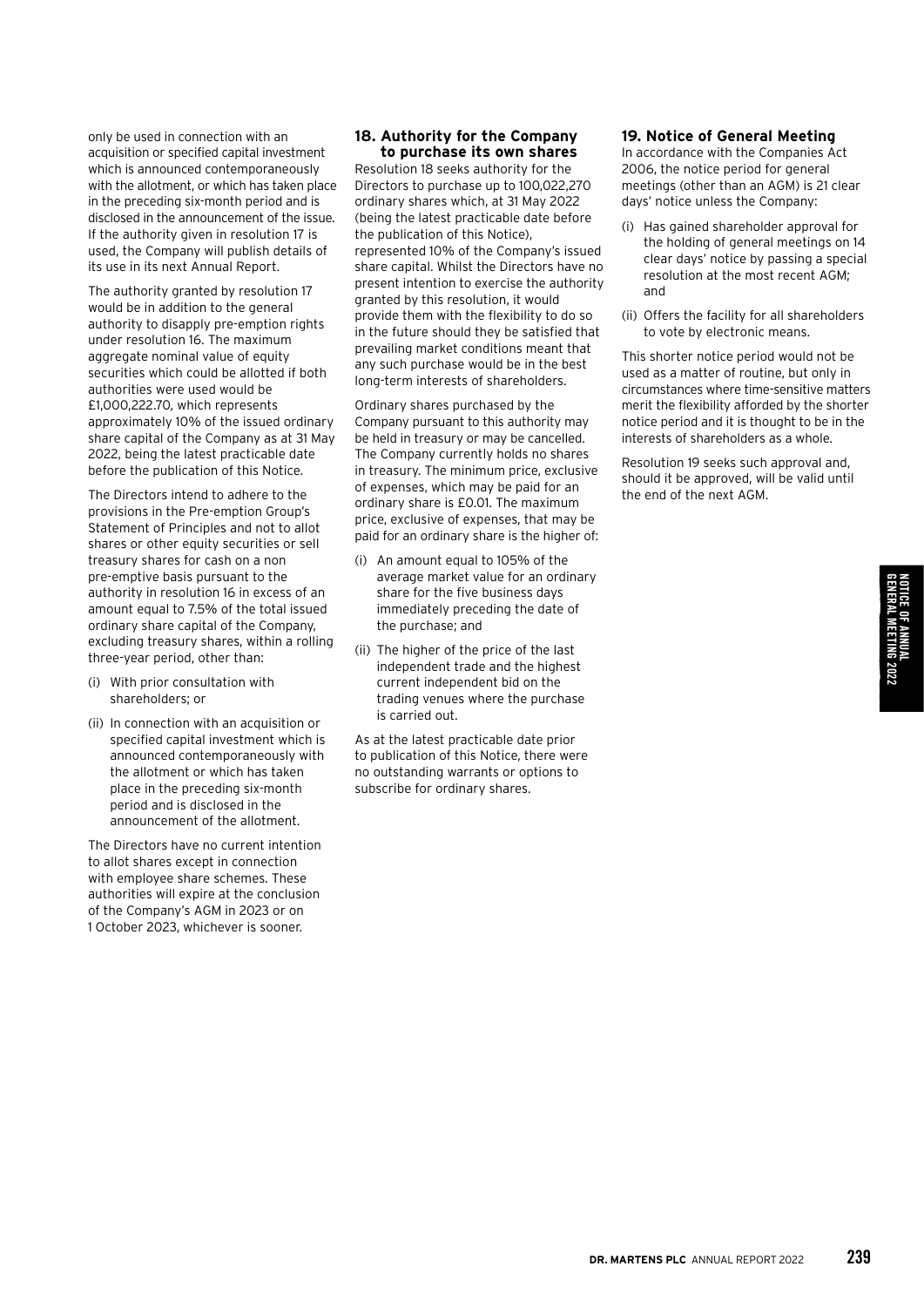continued

# IMPORTANT NOTES

- 1. Biographies of the Directors seeking election are given in the Annual Report on pages 114 to 117, including membership of the principal Committees. The terms of the current Directors' service contracts are such that all Executive Director appointments may be terminated by both the Company and the individual giving nine months' notice; Independent Non-Executive Directors have agreements for service which can be terminated on three months' notice by either party; the Chairman has an agreement for service which requires six months' notice by either party; Tara Alhadeff's appointment is governed by the terms of the Company's relationship agreement with its largest (and, for the purposes of the Listing Rules, controlling) shareholder, IngreLux S.àr.l, pursuant to which IngreLux S.àr.l is entitled to appoint one Non-Executive Director to the Board (and, on provision of written notice to the Company, to remove from office any such person so appointed and appoint another person in that person's place) for so long as it (together with its associates) continues to control the exercise of, in aggregate, 10% or more of the votes able to be cast on all or substantially all matters at general meetings of the Company. Tara's agreement for service can be terminated by her on three months' notice.
- 2. Registered shareholders: Members are entitled to appoint a proxy to exercise all or any of their rights to attend, speak and vote on their behalf at the AGM. Members may appoint more than one proxy in relation to the AGM provided that each proxy is appointed to exercise the rights attached to a different share or shares held by that shareholder. A proxy need not be a shareholder of the Company. A proxy form which may be used to make such appointment and give proxy instructions accompanies this Notice. If you do not have a proxy form and believe that you should have one, or if you require additional proxy forms (to appoint more than one proxy), please contact our Registrar on 0371 384 2030 (+44 (0)121 415 7047 if calling from overseas) or, alternatively, you may photocopy the proxy form enclosed

with your paper copy of the Annual Report, if you received one. Please indicate the number of shares in relation to which each proxy is authorised to act in the box below the proxy holder's name. Please also indicate if the instruction is one of multiple instructions being given, and if a proxy is being appointed for less than your full entitlement, please enter the number of shares in relation to which each such proxy is entitled to act in the box below the relevant proxy holder's name. The proxy form accompanying this Notice assumes you wish to vote on all your shares in the same way. To vote only part of your holding or to vote some shares one way and some another, please contact the shareholder helpline. All proxy forms must be signed and should be returned together.

- 3. If you would like to submit your vote electronically in advance of the AGM, please visit www.sharevote.co.uk, where there are full instructions, and submit your vote by no later than 9am on 12 July 2022. You are advised to read the terms and conditions of use. If you return paper and electronic instructions, those received last by the Registrar before 9am on Tuesday 12 July 2022 will take precedence. Electronic communication facilities are available to all shareholders and those that use them will not be disadvantaged.
- 4. In the case of joint holders, where more than one of the joint holders purports to appoint a proxy, only the appointment submitted by the most senior holder will be accepted. Seniority is determined by the order in which the names of the joint holders appear in the Company's register of members in respect of the joint holding (the first-named being the most senior).
- 5. To be valid, any proxy form or other instrument appointing a proxy must be received by post (during normal business hours only) or by hand at Equiniti, Aspect House, Spencer Road, Lancing, West Sussex BN99 6DA no later than 9am on Tuesday 12 July 2022.
- 6. The return of a completed proxy form, other such instrument or any CREST proxy instruction (as described in paragraph 13 of this section) will not prevent a shareholder attending the AGM and voting in person or electronically if he/she/they wishes to do so.
- 7. Indirect shareholders: Any person to whom this Notice is sent who is a person nominated under section 146 of the Companies Act 2006 to enjoy information rights (a 'Nominated Person') may, under an agreement between him/her and the shareholder by whom he/she was nominated, have a right to be appointed (or to have someone else appointed) as a proxy for the AGM. If a Nominated Person has no such proxy appointment right or does not wish to exercise it, he/she may, under any such agreement, have a right to give instructions to the shareholder as to the exercise of voting rights.
- 8. The statement of the rights of shareholders in relation to the appointment of proxies in paragraphs 2 to 6 does not apply to Nominated Persons. The rights described in these paragraphs can only be exercised by shareholders of the Company.
- 9. To be entitled to attend, speak and vote at the meeting (and for the purpose of the determination by the Company of the votes they may cast), shareholders must be entered on the Register of Members of the Company by 6.30pm on Tuesday 12 July 2022 (or, in the event of any adjournment, 6.30pm on the date which is two working days prior to the adjourned meeting). Changes to the Register of Members after the relevant deadline shall be disregarded in determining the rights of any person to attend, speak and vote at the meeting.
- 10. The following documents are available for inspection during normal business hours at the Company's registered office: 28 Jamestown Road, Camden, London, United Kingdom, NW1 7BY and at the AGM from 15 minutes before the AGM until it ends:
	- (i) Copies of the Executive Directors' service contracts.
	- (ii) Copies of the Non-Executive Directors' letters of appointment.
	- (iii) Copies of the Directors' Deeds of Indemnity.
	- (iv) A copy of the Articles of Association of the Company.
- 11. Shareholders are advised that, unless otherwise specified, the telephone numbers, website and email addresses set out in this Notice or proxy forms are not to be used for the purpose of serving information or documents on the Company, including the service of documents or information relating to proceedings at the Company's AGM.